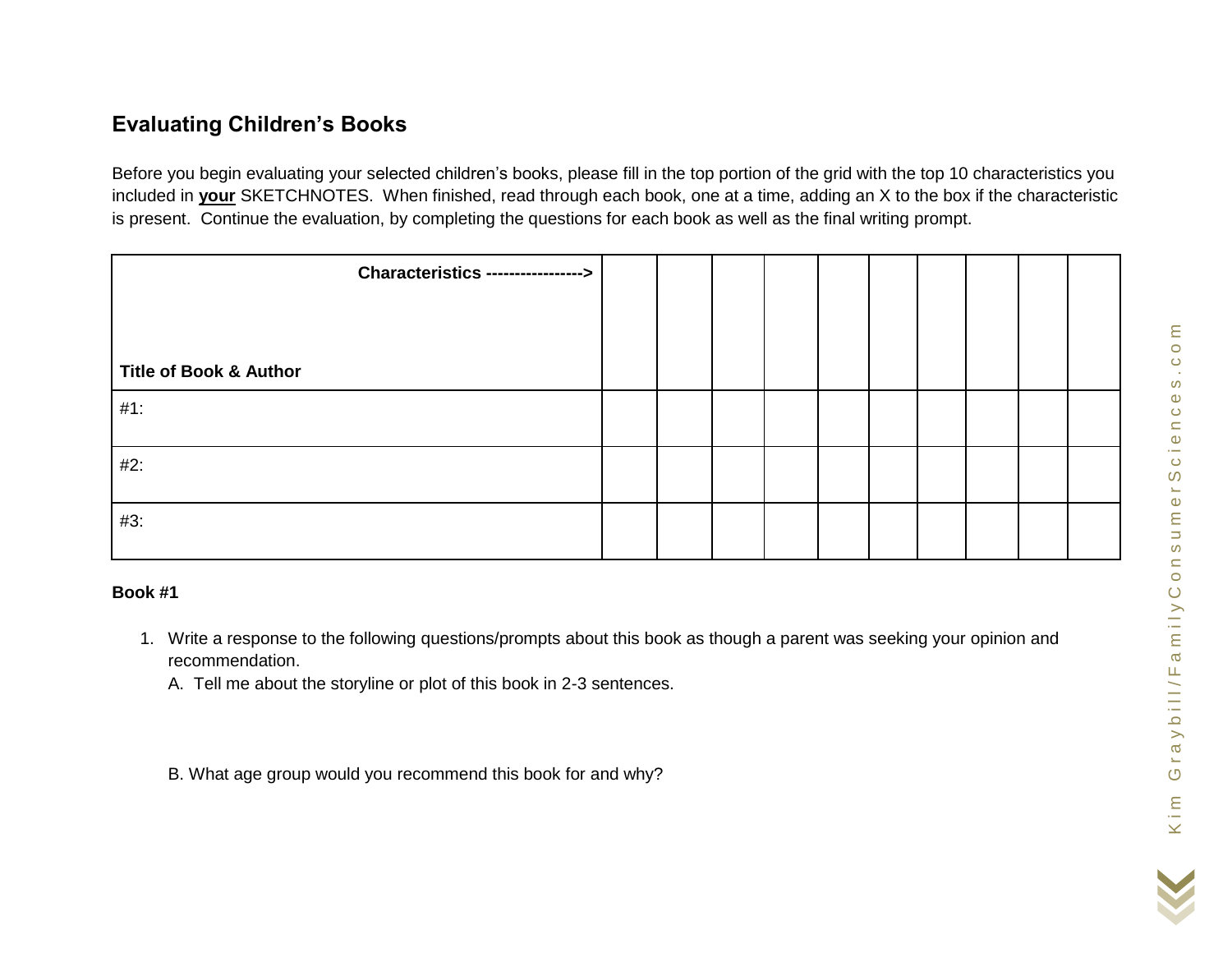- C. How could you involve the child while reading this story to make it more interesting or fun? List 2.
- D. If you had to extend this book with a game or activity that incorporated one of the PIES, what would it be? Name the activity and briefly explain the connection to the area of development and how it would apply.
- E. What is/are the theme(s) of this book? List as many as apply.

## **Book #2**

- 2. Write a response to the following questions/prompts about this book as though a parent was seeking your opinion and recommendation.
	- A. Tell me about the storyline or plot of this book in 2-3 sentences.
	- B. What age group would you recommend this book for and why?
	- C. How could you involve the child while reading this story to make it more interesting or fun? List 2.

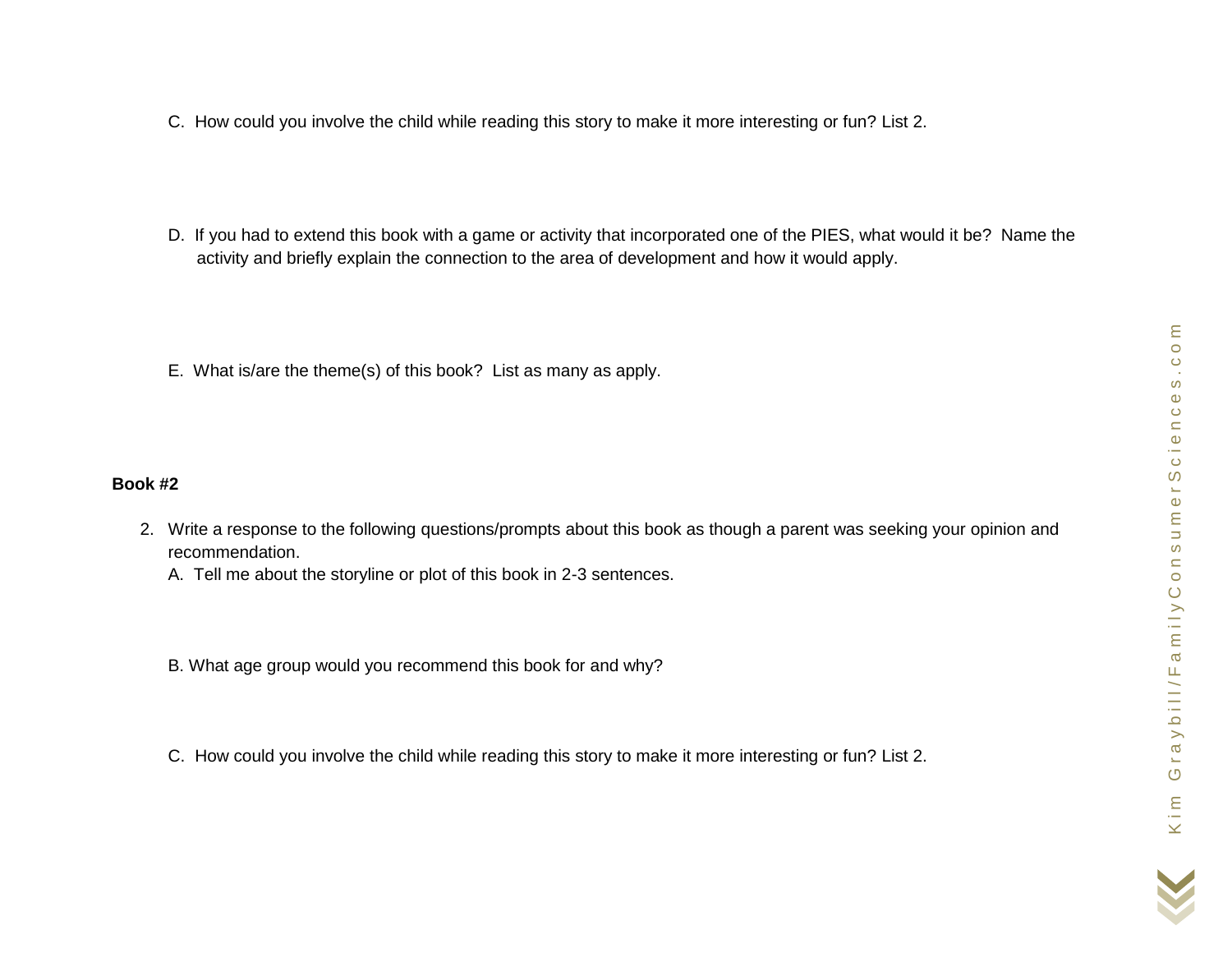- D. If you had to extend this book with a game or activity that incorporated one of the PIES, what would it be? Name the activity and briefly explain the connection to the area of development and how it would apply.
- E. What is/are the theme(s) of this book? List as many as apply.

## **Book #3**

- 3. Write a response to the following questions/prompts about this book as though a parent was seeking your opinion and recommendation.
	- A. Tell me about the storyline or plot of this book in 2-3 sentences.
	- B. What age group would you recommend this book for and why?
	- C. How could you involve the child while reading this story to make it more interesting or fun? List 2.
	- D. If you had to extend this book with a game or activity that incorporated one of the PIES, what would it be? Name the activity and briefly explain the connection to the area of development and how it would apply.
	- E. What is/are the theme(s) of this book? List as many as apply.